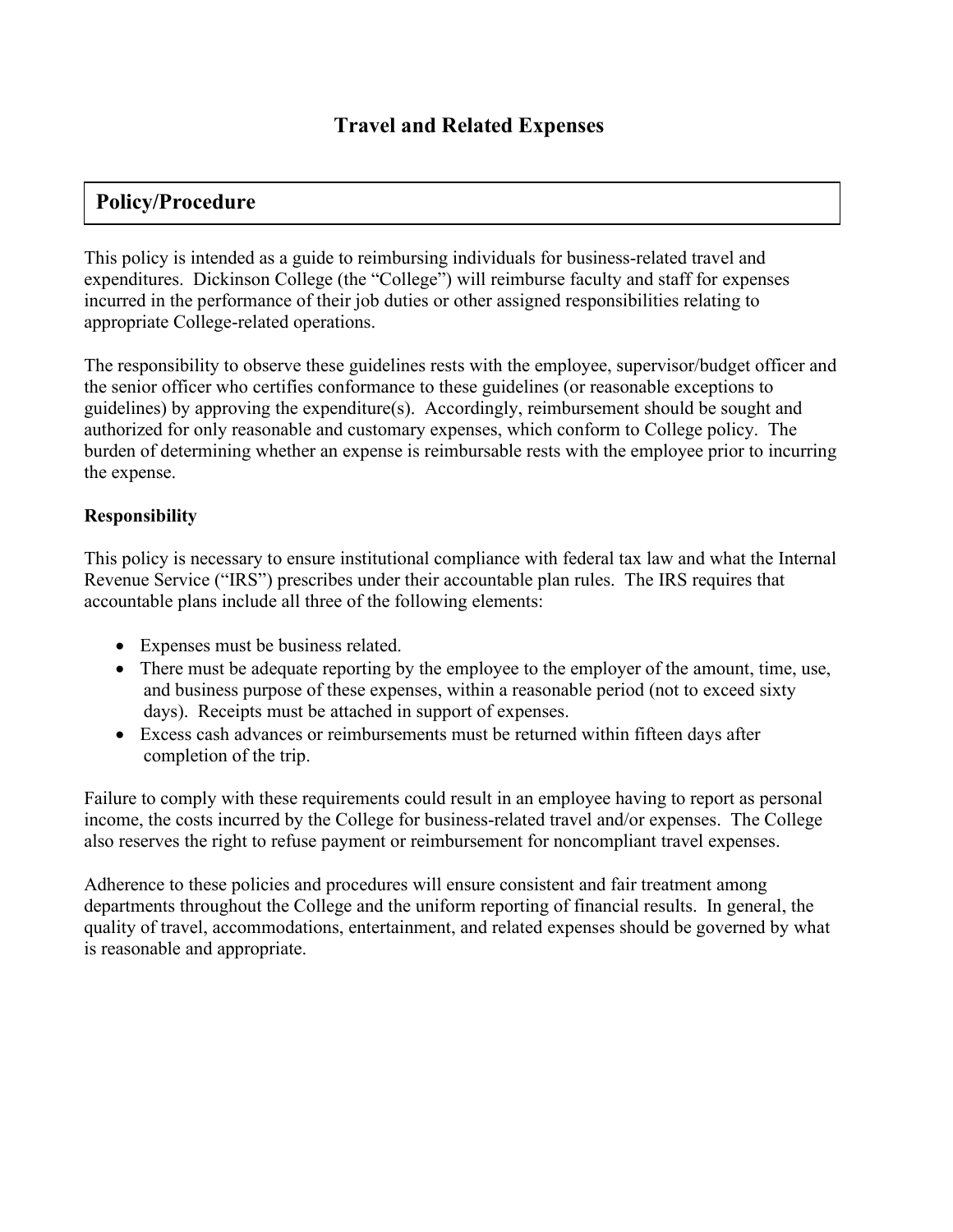### **Approval Process**

The authorization documentation requirements at the time of payment are as follows:

- Purchasing Cards Monthly transactions require review and approval by the cardholder's supervisor/budget officer in the Wells Fargo *Commercial Card Expense Reporting* system. It is the responsibility of the cardholder and supervisor/budget officer to ensure the senior officer is made aware of travel plans before booking.
- Reimbursements Reimbursements for travel must be recorded on the *[Dickinson College](https://www.dickinson.edu/homepage/1285/travel_services)  [Expense Reimbursement Form](https://www.dickinson.edu/homepage/1285/travel_services)*. Each expense report must be signed by the traveler, department head, and the senior officer of the division.
- Travel Advances *[Payment Vouchers](http://www.dickinson.edu/downloads/file/1005/accounts_payable_payment_voucher)* requesting a travel advance must be signed by the traveler's supervisor/budget officer. Travel advances are limited to \$100 per trip for domestic travel and \$300 per trip for foreign travel and should only be used when cash is required and use of the purchasing card is not feasible.

Employees may not authorize their own or a relative's expenses under any circumstance. If the payment is for a supervisor/budget officer, approval by the senior officer of the division is required. The president or another senior officer approves payments to senior officers.

In documenting travel expenses, the following applies:

- Traveler responsibilities are to:
	- o Complete and sign the expense reimbursement form (or review and code purchasing card transactions) and attach all necessary supporting documentation.
	- o Determine that the amounts requested are reasonable and conform to travel and related expense guidelines.
	- o Provide the 20-digit budget account number(s) to be charged.
	- o Forward the expense reimbursement form (or purchasing card transactions) to the appropriate supervisor/department head for approval.
- Supervisor/department head responsibilities are to:
	- o Review expenses submitted for reasonableness within expense guidelines and business purposes of such expenses.
	- o Determine that all information requested on the expense reimbursement form (or purchasing card system) has been completed and the preparer has signed the report.
	- $\circ$  Verify that the account number(s) to be charged is appropriate, and that sufficient budget funds are available.
	- o Sign/approve the expense reimbursement form (or purchasing card transactions) and forward the expense reimbursement form to financial operations for payment, if applicable.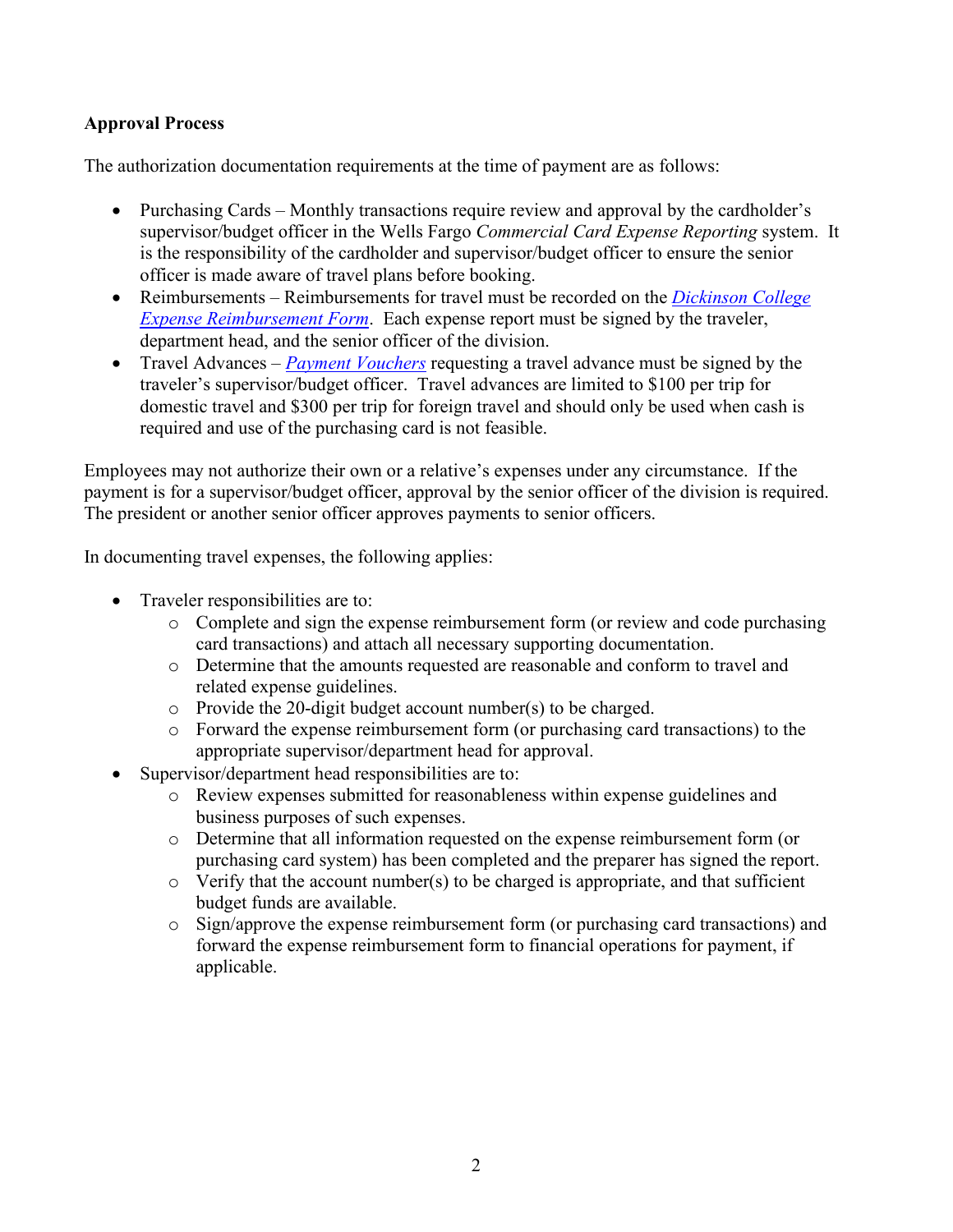The College's ability to track and report on travel expenses is greatly enhanced if employees code travel to appropriate accounts in the ledger. The following is a summary of appropriate account coding (the first "A" in the FOAPAL in Banner) for travel and travel-related expenses:

| Account                           | <b>Types of Travel to be Included</b>                                                         |
|-----------------------------------|-----------------------------------------------------------------------------------------------|
| $70101$ – Travel Transportation   | Personal vehicle mileage, car rentals, air, train, bus, taxis                                 |
| $70202$ – Travel Lodging          | Hotels and other lodging                                                                      |
|                                   | 70203 – Travel Meals & Entertainment   Restaurants, including room service or meals at hotels |
| $70204 - Travel Other$            | Uniglobe fees, fuel, parking, tolls, shipping, Visa fees,                                     |
|                                   | incidentals (tips, internet charges, etc.)                                                    |
| 70551 – Fees Conferences/Meetings | Registration fees associated with travel                                                      |
| 70552 – Fees Professional Dues/   | Membership fees                                                                               |
| Memberships                       |                                                                                               |

#### **Travel and Business Expense Guidelines**

These guidelines apply to College faculty and staff who incur travel or business expenses to be paid by the College, regardless of the source of funds. The College will reimburse for reasonable travel, meals, lodging, and out-of-pocket expenses incurred in the transaction of College business. Expenses incurred by spouses or others who accompany employees on College business are not reimbursed unless they have been specifically approved prior to the trip by a senior officer. Payments by the College for non-business travel by spouses may also result in taxable income to the employee.

Promotional items, such as free tickets for frequent fliers, merchandise, etc., that accrue because of College sponsored business can be retained by the traveler. However, the employee should not incur additional cost to the College with the aim of obtaining such items. The employee may retain benefits obtained due to voluntary bumping, provided the alternative travel resulting from the bumping does not involve any loss of work time or additional cost to the College, and the additional ground cost to take a later flight is borne by the employee. Any promotional items earned by the College for frequent travel or unused travel credits will be allocated to future College related travel based on relative volume in each division.

The College recognizes that due to the level of expertise and reputation of its faculty and staff, requests are made from outside entities for many faculty and staff ("invitees") to engage in activities, such as speaking engagements, which require the invitee to incur travel and related expenses. Any honoraria or other payments received by the invitee must be used to reimburse the College for travel and related expenses paid by the College. Employee travel expenses relating to non-College business activities are considered the personal responsibility of the employee and should not be charged to the College.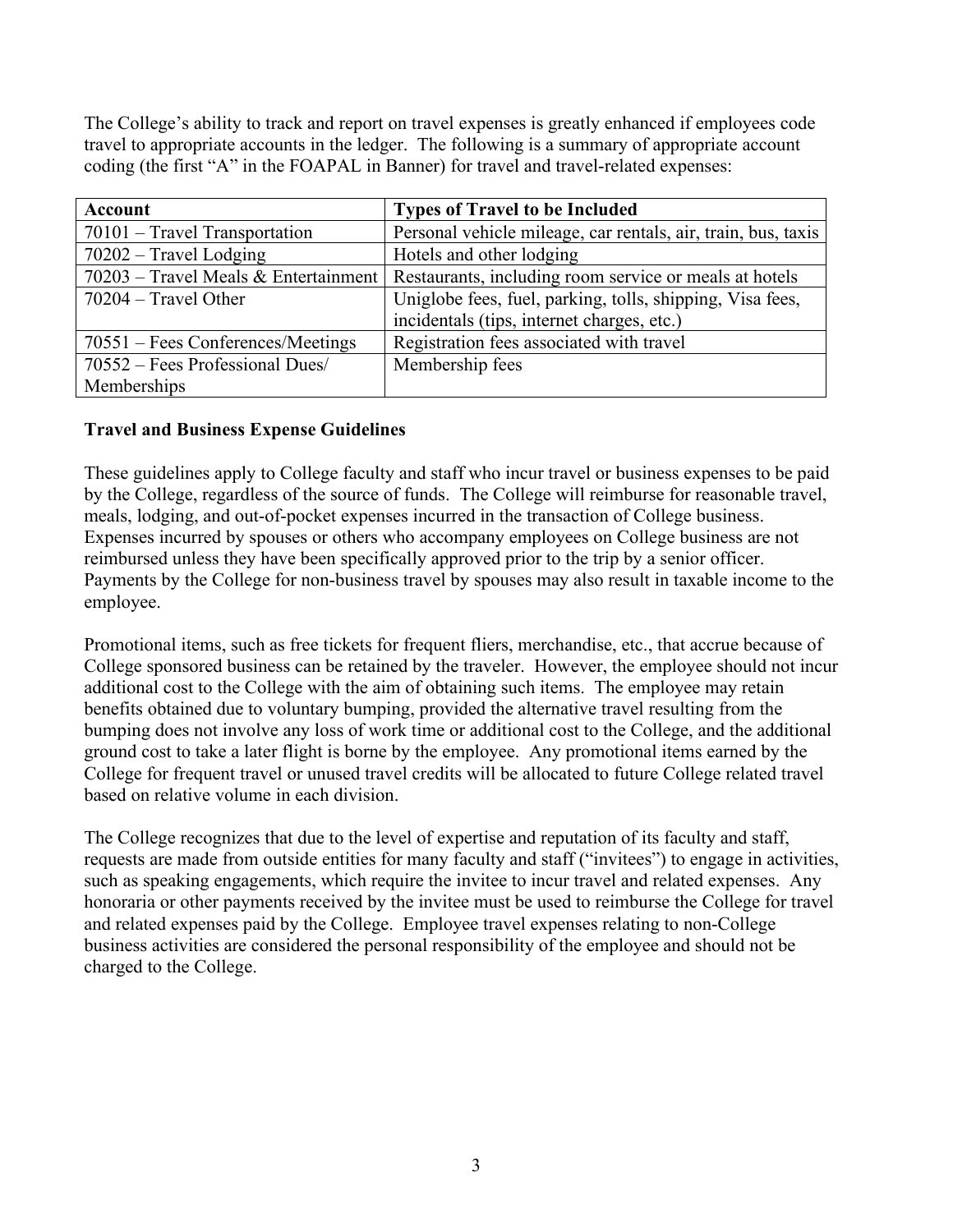As a non-profit educational institution, the College is generally exempt from the payment of sales and use tax in several states, including Pennsylvania. Sales tax exemption certificates are available on the financial operations website at

https://www.dickinson.edu/homepage/1110/purchasing services and should be presented to vendors when traveling in, or purchasing from a vendor located in, any one of the states noted on the website.

Guidelines are provided in general terms to allow reasonable discretion for travelers. Departments may implement more restrictive guidelines with which departmental personnel should adhere. Budget officers and/or senior officers can make exceptions to these guidelines in the event of extenuating circumstances. However, a written explanation should be included in support of the expense. The guidelines that follow were written to ensure that business and travel expense reimbursements remain tax-free to the employee.

#### **Risk Management Considerations**

When planning to travel on College-related business travelers should consider risk management best practices in the following areas.

#### *Step 1: Travel Planning – Pre-Departure Administrative considerations:*

Faculty and staff organizing an international or overnight trip that involves students should consider the ratio of faculty and staff on the trip to the number of students. Consider that trip leaders will play many roles including those of educator and emergency manager. A ratio considered a best practice is one faculty or staff member to every ten students. You may consider what might happen if the trip leader falls ill or a student requires emergency care. Having two faculty or staff members is advisable. Student clubs and organizations that would like to travel need to have the approval of the Student Life and Campus Engagement department.

*International travel:* When planning to travel with students*,* consult with the College's international health and safety assistance provider, International SOS, for pre-travel safety and security advice. International SOS can be contacted 24 hours a day by calling 215-942-8478. The College's membership number is 11BCAS626216.

#### *Step 2: Travel Registration*

For international travel and domestic travel over fifty (50) miles from campus (with students): Register your trip on the TRIPS system, accessible via CLIQ within the Gateway. If the trip is part of a required class activity, students do not need to complete the travel waiver. If the trip is voluntary, students should complete the travel waiver. By registering your travel with students in the TRIPS system, the Department of Public Safety is notified of your travel and is more aware of your location should an emergency arise that would necessitate intervention from the College.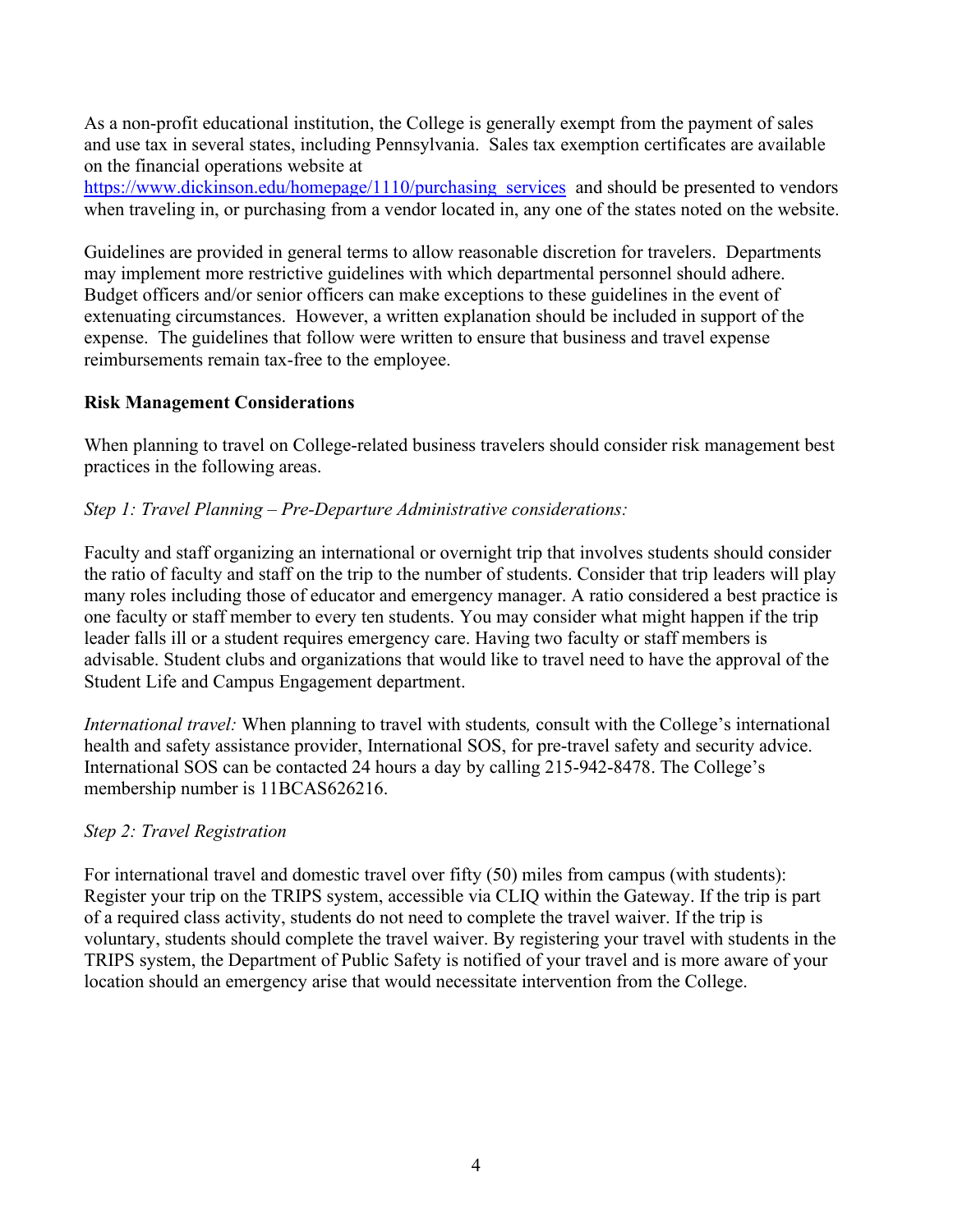### *Global Medical Insurance for International Travel*

Global medical insurance is available for all faculty, staff, and students traveling internationally on College-sponsored travel. This coverage also extends to any legal dependents traveling with a faculty or staff member on a College-related trip, including trips for scholarly research. This coverage includes benefits for emergency medical, medical and security evacuation, and repatriation.

To request coverage, please fill out the *[International Travel Insurance Request](https://www.dickinson.edu/forms/form/211/en/international_travel_insurance_request_for_non-credit_bearing_travel)* form on the Compliance & Enterprise Risk Management website. Questions about this insurance may be directed to the Office of Compliance & Enterprise Risk Management.

Please also refer to the College's International Travel Policy at: [https://www.dickinson.edu/download/downloads/id/8387/international\\_travel\\_policy.pdf.](https://www.dickinson.edu/download/downloads/id/8387/international_travel_policy.pdf)

#### **Sustainable Travel**

As an institution focused on sustainability, Dickinson recognizes the impact travel has on our environment and endeavors to promote sustainable travel when feasible and in line with our strategic goals. Examples of sustainable travel options include the following:

- Use of mass transit options or ride sharing as opposed to single occupancy car travel.
- Renting a small or mid-sized, fuel-efficient vehicle when available.
- Video conferencing in place of travel to conferences and meetings.
- Combining trips when possible and flying direct when feasible and cost effective.

Further information on sustainability practices at the College can be obtained by contacting the Center for Sustainability Education.

#### **Uniglobe Travel Designers**

The College has entered into an agreement with Uniglobe Travel Designers ("Uniglobe") to create a third-party corporate travel program for air travel, car rentals and hotel reservations. Although not required, travelers should consider the benefits of booking through Uniglobe, including potential cost savings, enhanced customer service and duty of care, and other financial and non-financial benefits to the College and the traveler. Further information on the Uniglobe program can be found on the Travel Services web page at

*[https://www.dickinson.edu/homepage/1285/travel\\_services.](https://www.dickinson.edu/homepage/1285/travel_services)* 

The Uniglobe system can be accessed for personal travel, including travel accommodations for students, along with College-paid travel for guests. Careful attention must be paid during the booking process to ensure personal travel is not charged to the College.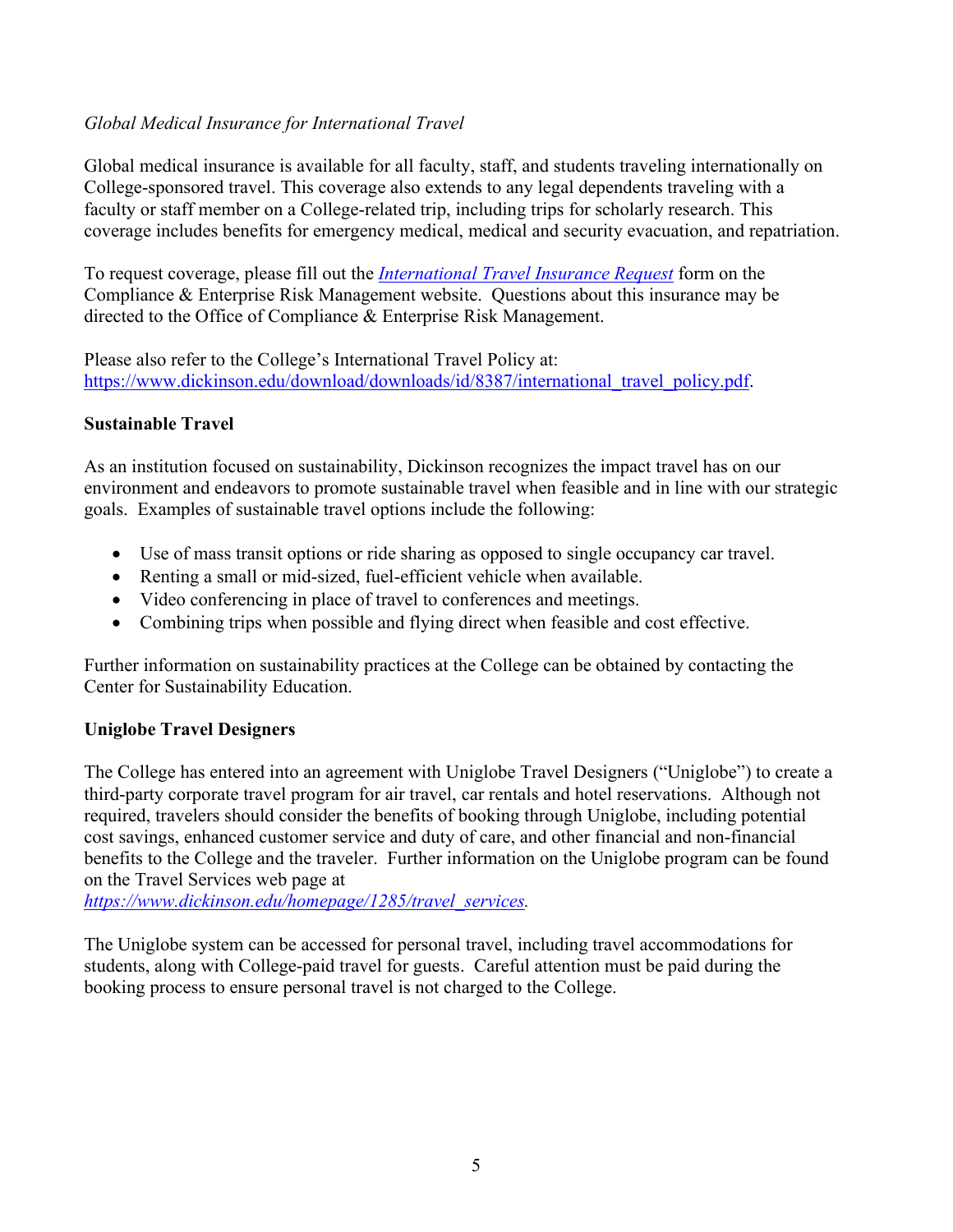## **I. Air Travel**

The employee is responsible to ensure that the cost of commercial air travel is limited to the lowest logical fare available, which means:

- A standard fare class unless an exception exists for  $(1)$  medical necessity;  $(2)$  extreme emergency; and (3) international travel with airtime over six hours. For these exceptions, an upgrade is allowed with prior supervisor/budget officer approval. Under no circumstances is business class or first class allowed to be charged to the College.
- Using a regularly scheduled commercial carrier (see additional requirements below if travel is supported by Federal funding).
- A trip may be extended to take advantage of cost savings. For example, if a conference is scheduled for Sunday through Wednesday, it may be more cost-effective to fly on Saturday and pay for the extra day's lodging and meals. Arrangements must be approved by the traveler's supervisor/budget officer, and the traveler must document the cost-benefit of extended travel.
- The cost of any deviation from the original business itinerary for personal reasons is the traveler's responsibility and will not be reimbursed unless an approved exception exists and has been documented in the travel receipts.
- Non-refundable or change-restricted fares are typically less expensive and should be used in place of refundable fares when using the College's corporate travel program. Under this program, travel credits may be obtained for cancelled trips if the trip is cancelled before the actual date of travel. These credits may be applied towards subsequent business travel up to a year from the cancellation date, subject to change fees. Travel credits for cancelled business trips cannot be used for personal travel.
- Additional charges for upgrades and other ancillary services may be paid by the traveler and should not be charged to the College unless an approved exception exists, as noted above. Examples include the following:
	- o Baggage only additional charges for baggage that are reasonable and appropriate to the length and purpose of the trip will be allowed.
	- o Preferred seats and premium seats requiring additional fees over regular seat selection (Uniglobe may be able to obtain preferred seating at no additional cost).
	- o Amenity kits.
	- o Premium check-in/premium boarding.
	- o Frequent flyer membership fees.
	- o Lounge access.

Flight insurance purchased by employees is not typically a reimbursable expense. Information about the College's standard travel accident insurance benefits for employees on College business can be obtained by contacting the Office of Enterprise Risk Management.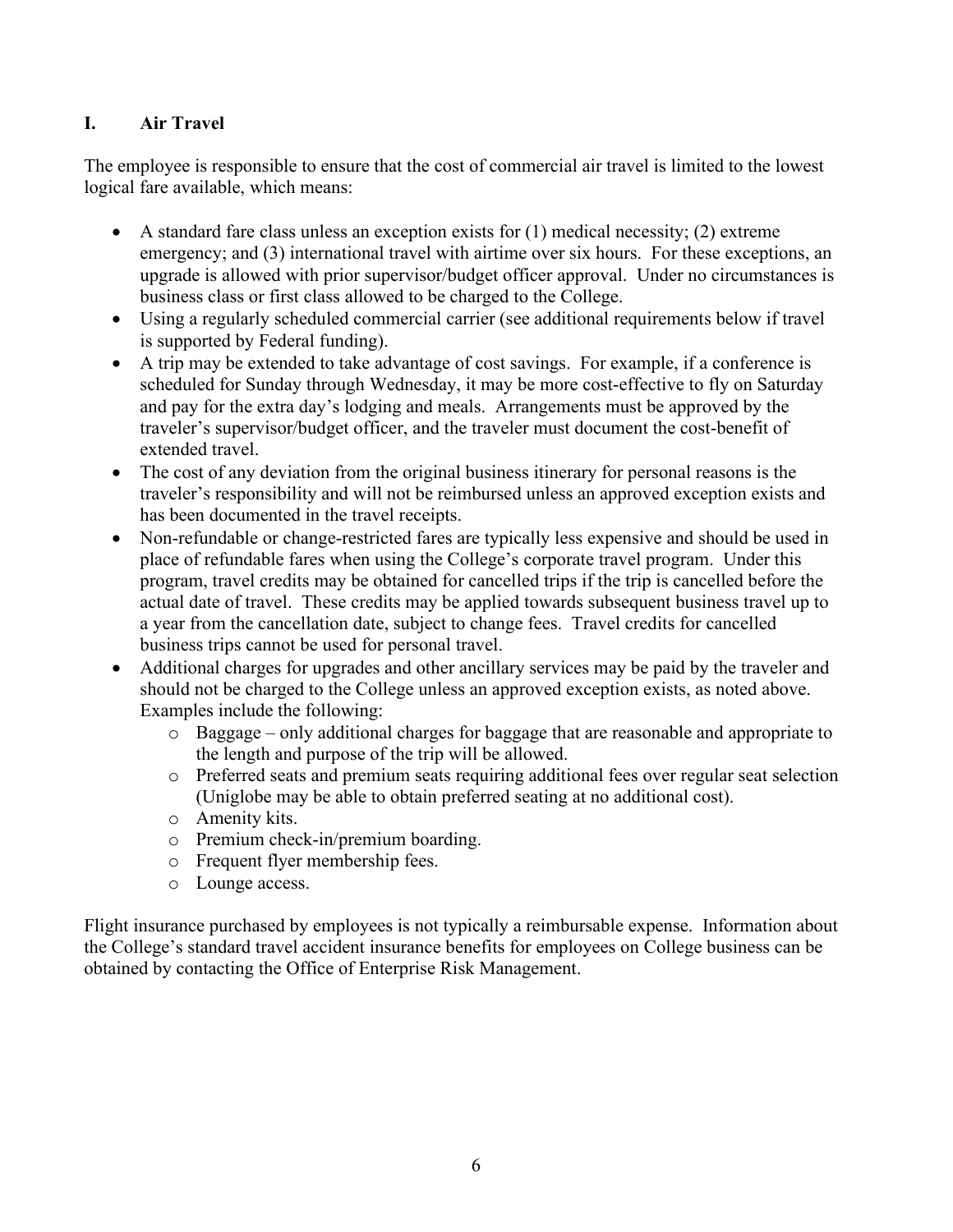#### *Intermediate Forms of Travel*

- Hotel shuttles and taxis Complimentary hotel vans to and from the airport should be utilized whenever possible. When the hotel does not supply airport service, a taxi or other ridesharing service (e.g. Uber, Lyft, etc.) should be used when convenient to and from the airport.
- Limousine and shuttle services Limousines should only be used when they are less expensive than alternative means of transportation or when there are convenience or safety issues which justify the additional cost. Limousines should be booked in advance through Uniglobe.
- Rail Employees should use rail for transfers to and from airports where direct services exist, and they represent value for money over other ground transportation. Rail also represents a viable alternative to air or road travel and should be considered when booking travel. The class of travel follows the guidelines for air travel above.

### *Group Travel*

Group travel guidelines are normally applicable to groups of ten or more. Airfare and hotel discounts are often negotiable for group travel and should always be utilized when available. Arrangements for group travel should be made by contacting a Uniglobe representative.

### **II. Vehicle Travel**

The use of vehicles should be limited to situations where other means of transportation are not practical, economical, or available. Two or more employees traveling on the same schedule should share a vehicle when possible.

Parking fees should not exceed the amount of a round trip taxi fare or other driver service. Travelers are encouraged to utilize off-site airport parking whenever practical.

Travelers are personally responsible for compliance with all traffic laws. Traffic fines are not reimbursable by the College.

Any person who operates a College owned, leased, or rented vehicle must comply with the College's *[Vehicle Administration Policy.](https://www.dickinson.edu/download/downloads/id/10517/vehicle_administration_policy.pdf)* Highlights of this policy include the following:

• All drivers of College owned, leased, or rented vehicles must complete training to become Dickinson Certified Drivers and must consent to having a motor vehicle record check completed on a periodic basis.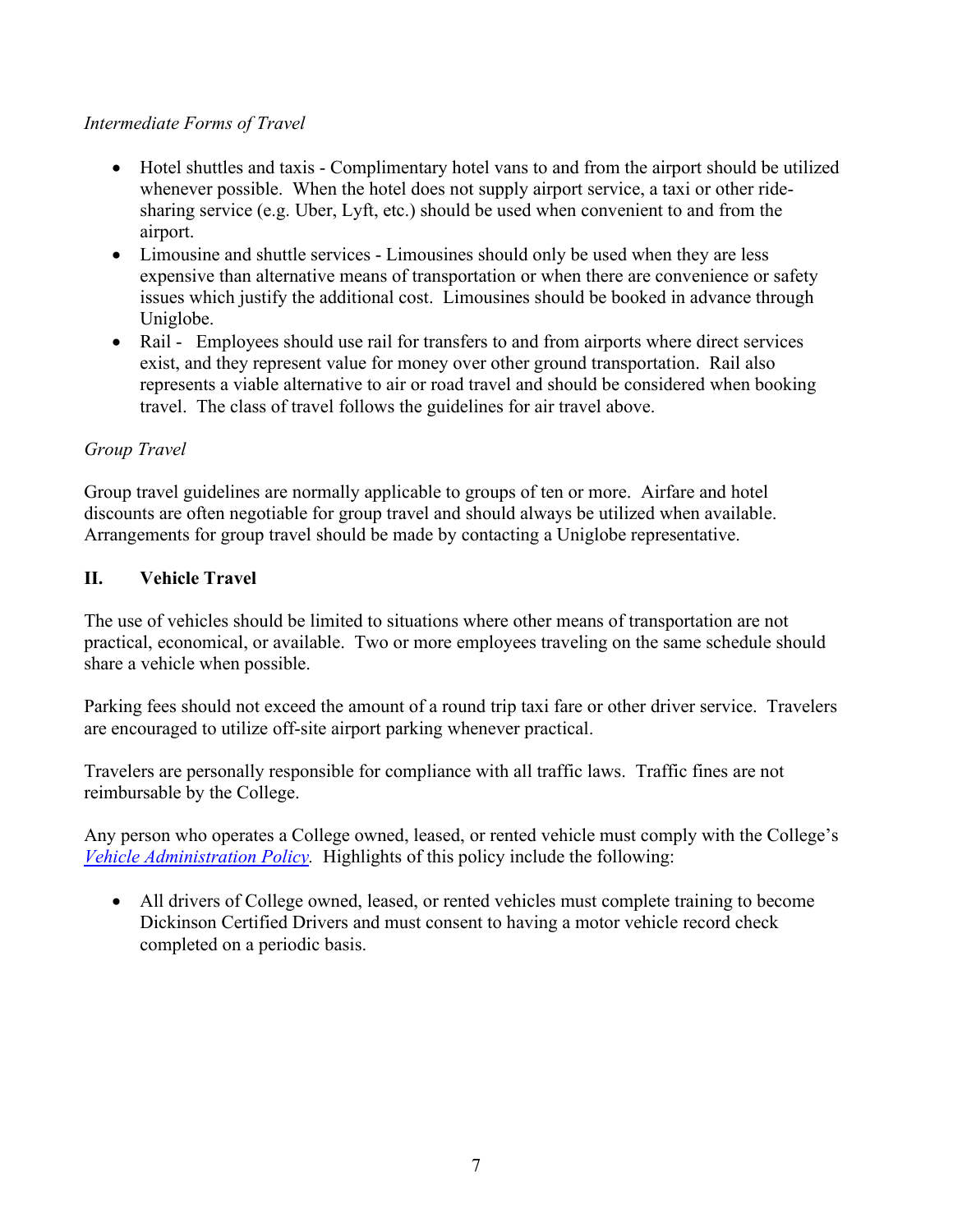• Family members, personal friends or other individuals not traveling for a College related business purpose are not permitted to operate or ride in a College owned, leased, or rented vehicle without the permission of the Office of Compliance & Enterprise Risk Management, as the College's auto liability insurance covers drivers (and passengers) in College owned, leased or rented vehicles. Faculty and staff who would like to have their friends or family accompany them in a vehicle may do so provided that the faculty or staff member rents the vehicle with personal funds and seeks reimbursement from the College in accordance with the policies outlined below. Employees personally renting automobiles are responsible for determining if their own personal auto insurance is sufficient or if they should elect to purchase auto liability or physical damage coverage through the auto rental company. The College's auto liability coverage does not extend to personal rentals.

#### **a) College Owned or Leased Automobiles**

The College owns a fleet of vehicles for general employee use and leases additional vehicles for specific departments and employees with regular needs (e.g. advancement). These vehicles are maintained by public safety and represent a significant investment on behalf of the College. Therefore, the use of these vehicles is considered a preferred method over car rentals and use of a personal vehicle.

When using a College vehicle for business travel, expenses will be reimbursed for the actual costs paid by the traveler (tolls, parking, etc.), not at the mileage rate. Travelers should use the fuel card provided with each vehicle. Public safety will determine a per-mile amount to charge back to each department based on vehicle usage.

#### **b) Car Rentals**

Car rentals should be used when the cost of renting a car is cheaper than reimbursement for mileage. Travelers should choose compact or mid-sized cars unless there is a business reason for an upgrade. The cost of any personal upgrades, including personal insurance, should not be charged to the College.

Expenses will be reimbursed for the actual costs paid by the traveler, including fuel (not the mileage rate). Travelers must refuel rentals prior to return to avoid surcharges. Rental agreements should not include the prepaid fuel option unless the price is comparable to local gas prices.

The use of a rental car for personal purposes is not reimbursable under any circumstances. If a rental car is used for both business and personal purposes, only the portion of the rental applicable to business should be charged to the College.

Rental vehicles may be driven only by the authorized renter (College faculty, staff, or student who is signing the rental agreement). The College expects all travelers to read, understand and abide by the vehicle rental agreement terms. 15-passenger vans should not be rented without first consulting with the Office of Compliance & Enterprise Risk Management.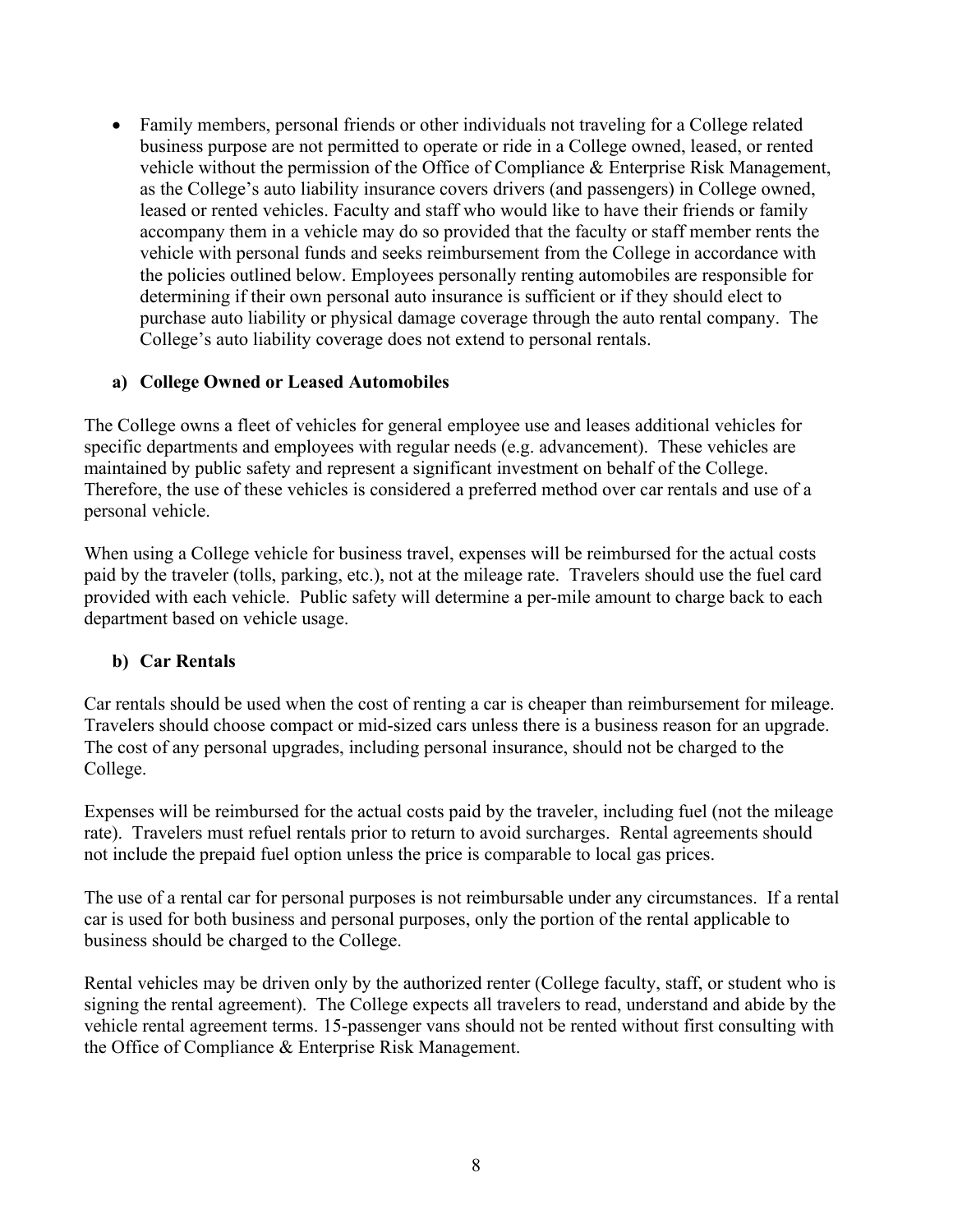#### *Car Rental Collision Damage Waiver and Personal Accident Insurance*

The College carries blanket auto liability insurance covering all employees during domestic business travel as well as enhanced insurance provided by Enterprise when an Enterprise vehicle is rented through Uniglobe or the local Carlisle office. Therefore, when asked, the employee should deny coverage for collision, damage, and personal accident insurance (unless traveling outside of the U.S. and Canada). In the case of an accident, the employee must contact public safety for instructions on how to process any claim which may arise. A police report and any other information must be obtained so that claim information can be completed. Questions about insurance coverage may be directed to the Office of Compliance & Enterprise Risk Management.

The College will be responsible for the insurance deductible and additional expenses not covered by insurance. Travelers are reminded to check the rental car before leaving the lot for any damage to the car. Any scratches or dents must be noted on the rental form. In the event of an accident, the driver must contact local police and public safety immediately.

Refer to the College's restrictions on persons allowed to travel in College owned, leased, or rented vehicles above.

#### **c) Use of a Personal Car**

Use of a personal car for business travel will be reimbursed at a rate not in excess (at or below) of the rate established by the IRS, plus toll and parking charges. The IRS rate for standard auto expenses is subject to periodic revision by the IRS and can be found on the *[Travel and Expense](https://www.dickinson.edu/homepage/1285/travel_services)  [Reimbursement Form](https://www.dickinson.edu/homepage/1285/travel_services)*. This rate is intended to offset the costs of operating and maintaining a personal automobile used for business purposes, such as gasoline, oil, repairs, insurance, etc. Operating and maintenance expenses, therefore, as well as personal expenses such as parking tickets, traffic violations, car repairs and collision damage, are not reimbursable.

Total reimbursement for use of a personal vehicle should not exceed the cost of either a rental car (including fuel) or discounted airfare, whichever is less.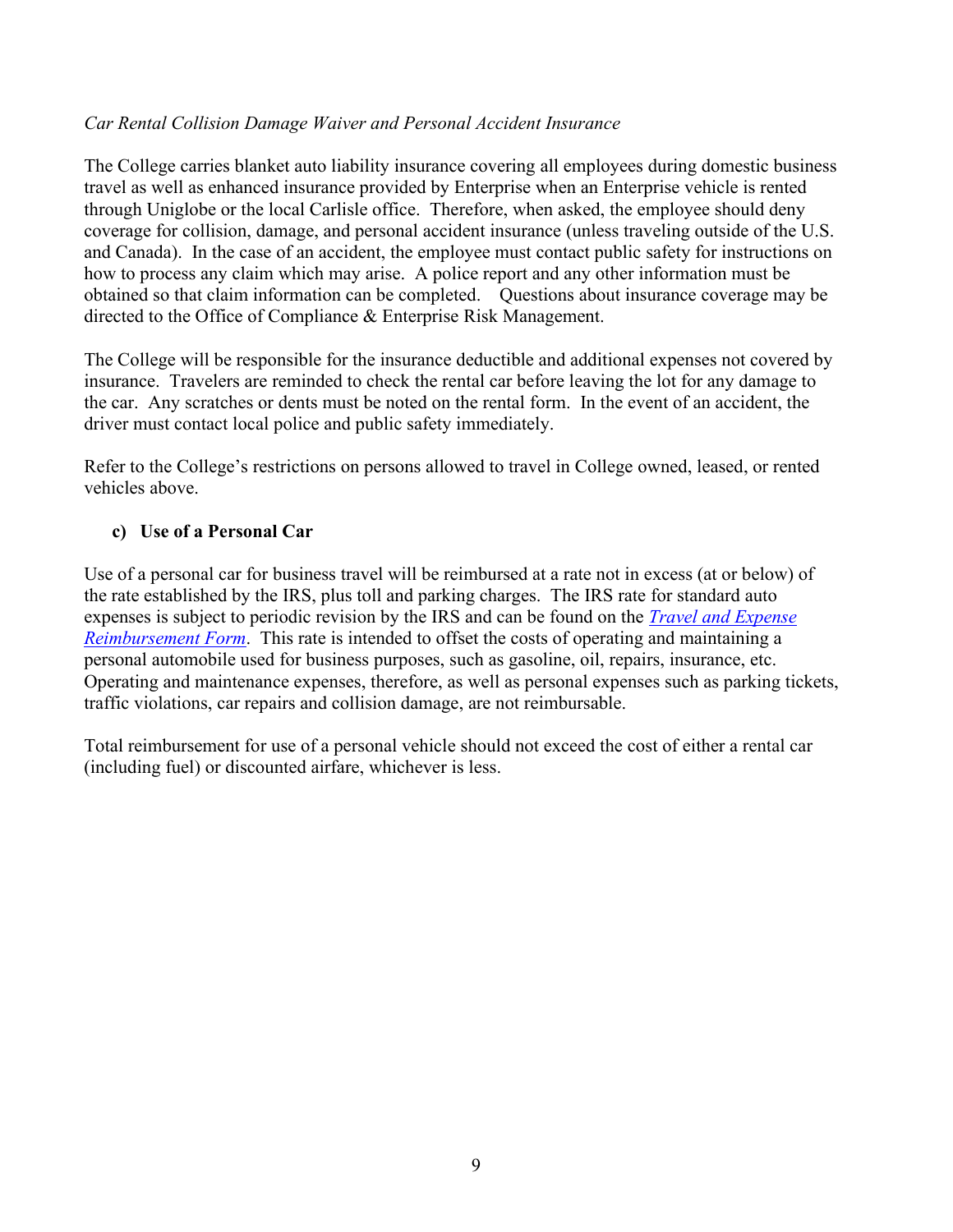### *Mileage Calculation*

Travel between home and the College (commuting) is not a business expense and should not be included in the mileage reimbursement calculation.

If an employee does not report to the College, but travels directly to another location, he/she will be reimbursed for the mileage exceeding what would normally be traveled between home and the College as follows:

- 1) Determine the total number of business-related miles traveled during the day, beginning and ending at your residence.
- 2) Subtract from that total your base mileage (normal commuting distance) when making a round trip between your residence and your assigned office.
- 3) The difference is your allowable mileage reimbursement. Documentation for reimbursed mileage amounts must include the above calculation, destination, and business purpose.

### **III. Lodging**

The College will pay actual room costs, as supported by an itemized hotel bill, for each day that lodging away from home is required for business purposes. Travelers should choose good quality, but reasonably priced lodging. Employees must use discretion in selecting hotels and generally must request single occupancy or other economical room types. Suites or higher-priced room types are not considered necessary accommodations. Upgrades (spa services, in-room movies, etc.) should not be charged to the College unless there is a documented and approved business purpose. Laundry, dry cleaning, and similar services are not reimbursable unless travel occurs over seven consecutive days.

Hotel bills often include charges other than room and taxes (i.e., internet, room service, etc.). These additional charges should be coded to the proper budget account, as outlined under the *Approval Process* section above. Itemized hotel bills must be included with supporting documentation.

The College is exempt from sales tax (but not hotel occupancy tax, as in Pennsylvania) in several states. The appropriate exemption form should be completed by the traveler and presented to the front desk upon arrival. Upon departure, the itemized bill should be reviewed to verify that the sales tax was not charged. Please review the status of the College's exemption certificates on the financial operations website at [https://www.dickinson.edu/homepage/1110/purchasing\\_services.](https://www.dickinson.edu/homepage/1110/purchasing_services)

No reimbursements will be made for expenses incurred by a spouse or other family member (or other non-business associate) unless there is a legitimate business purpose. An employee traveling with a spouse or other family member (or non-business associate) must request reimbursement for the single room rate when the hotel bill indicates double occupancy.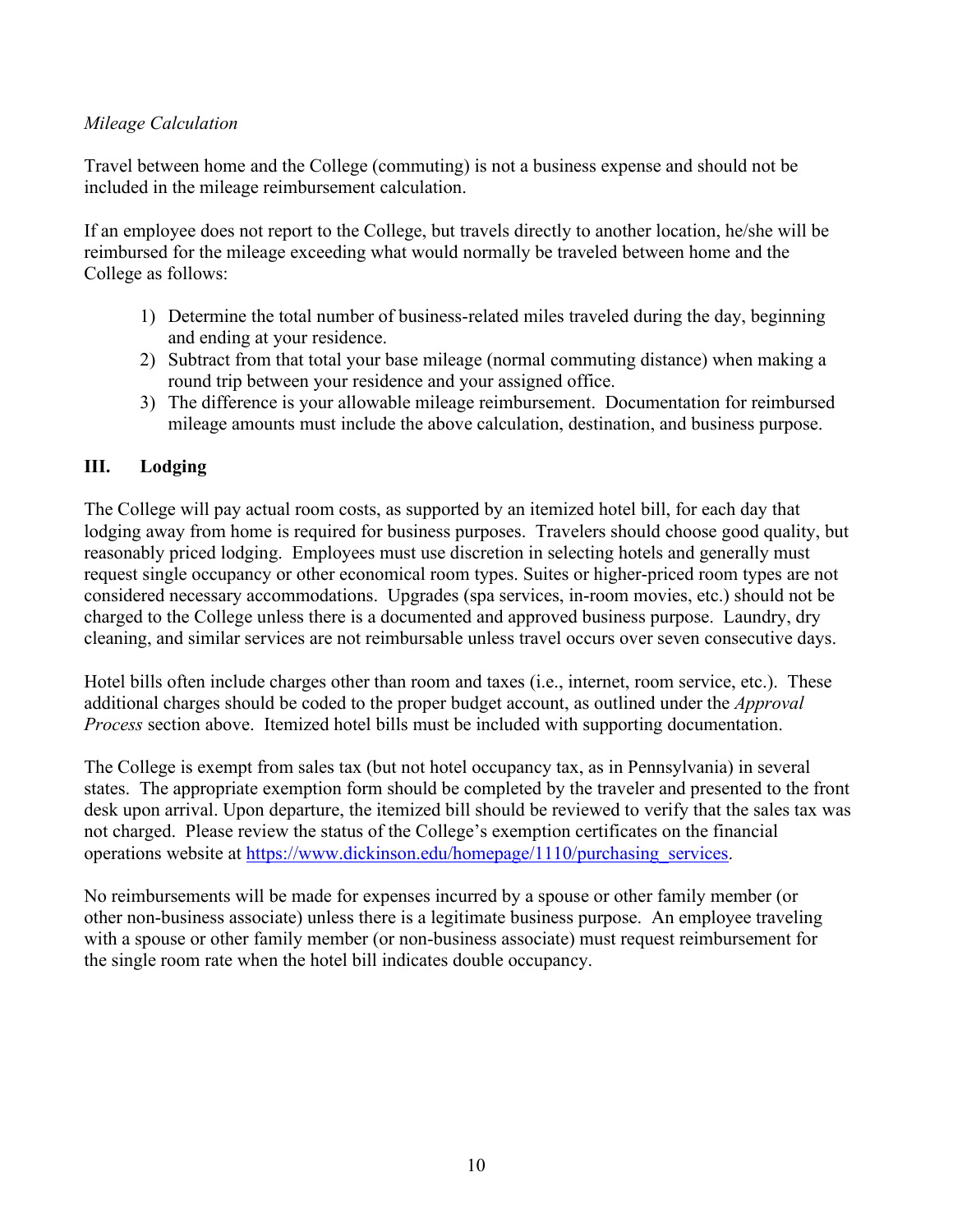#### *Conferences and Professional Meetings*

The conference agenda (meeting schedule) should be included with supporting documentation for the business purpose of the trip. It is understood that travelers may stay at the conference hotel when attending a conference, even though it may not be the most economical option available. If meals are included in the conference fee, but the traveler chooses to eat elsewhere, the meal expenses are not reimbursable unless there is an approved and documented business reason for the deviation.

#### *Other Alternatives to Hotels*

The College understands that alternative rentals (Airbnb, VRBO, etc.) may be the most costeffective option when traveling. However, there are risks inherent in these arrangements due to the increased liability of privately-owned residences and the possibility of last-minute cancellations. Travelers should carefully consider their options before choosing alternative lodging.

#### *Cancellations*

It is recommended to cancel reservations through Uniglobe (when applicable) since some vendors will not allow a travel agency booking to be cancelled by anyone other than the travel agent. Travelers can cancel through Uniglobe online, via the app, or by phone.

It is important to notify Uniglobe by phone before cancelling any reservations within the penalty period. Uniglobe will attempt to contact the vendor to waive the cancellation penalty but vendors will typically not work with Uniglobe if the reservation has already been cancelled.

Travelers will not be reimbursed for "no show" charges or late cancellations unless extenuating circumstances have been documented and approved by the traveler's supervisor/budget officer.

#### **IV. Meal and Business Expenses**

The College will reimburse travelers for reasonable meal expenses (breakfast, lunch, and dinner) incurred while traveling on or conducting College business.

Local meal expenses are normally not reimbursable unless there is a business purpose for a lunch. Requests for reimbursement must include explanations of the business need for special consideration. A business purpose would generally include non-college personnel. Dining among College employees is generally a personal expense and not reimbursable.

In general, expenses incurred by a spouse or other member of an employee's family (or other nonbusiness associates), are not reimbursable. Limited exceptions may be made in business entertainment situations that require the spouse to be present. Such circumstances should always be approved in advance and should be documented on the expense report.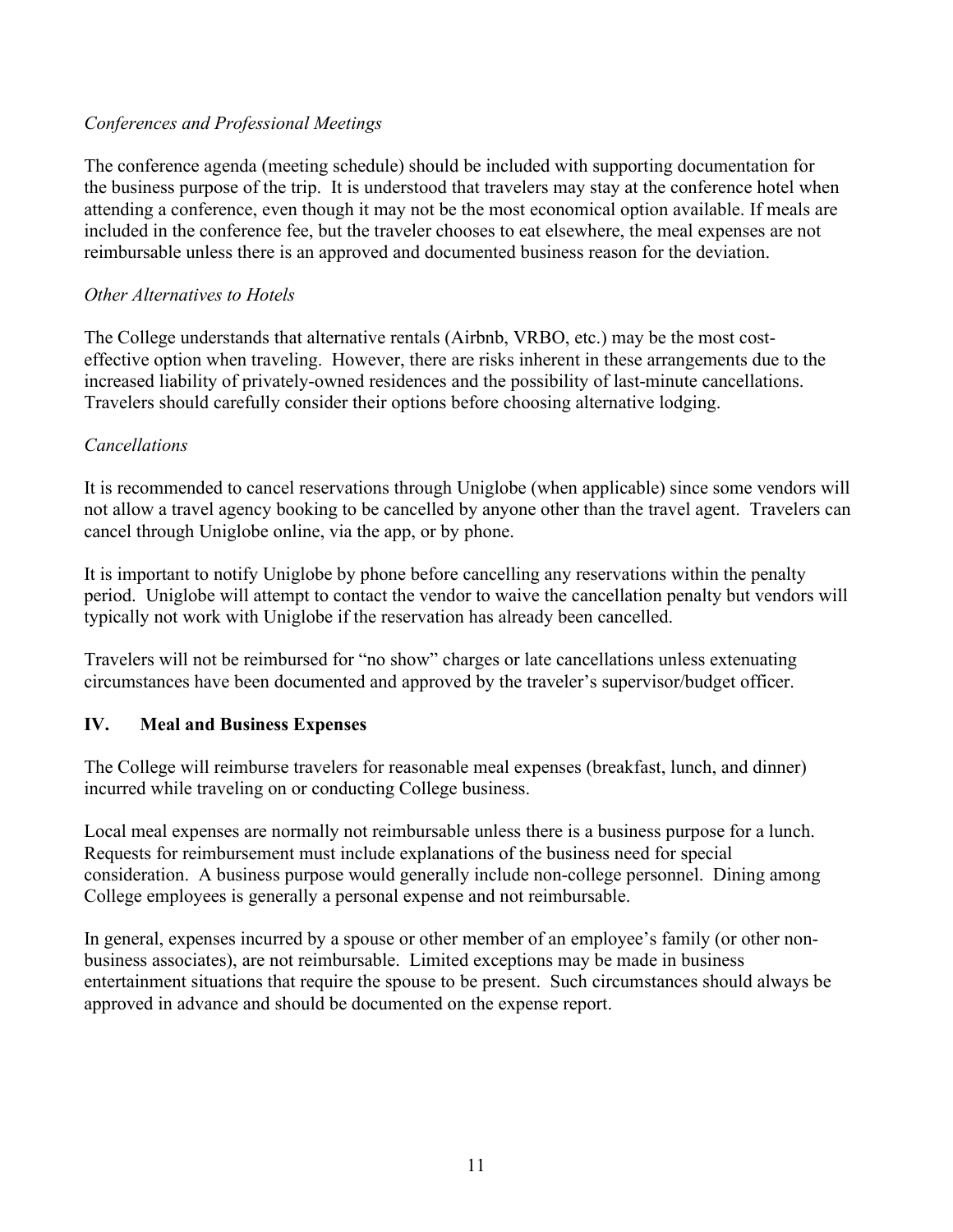Employees are expected to use discretion regarding food and beverage costs incurred. Entertainment by College employees is discouraged and must be used judiciously and only in those cases where there is a business purpose to be served. Alcoholic beverages should not be charged to the College, except as appropriate to meetings related to fund raising, relationship cultivation, business meetings with non-staff guests and other business purposes as approved by a senior officer.

The following guidelines are in place to provide adequate documentation for supervisor review and compliance with IRS guidelines:

- Receipts must be submitted as support for expenses. If the original documentation was lost or not available, a signed memorandum should be included with a full explanation of the transaction and business purpose of the expense.
- The Internal Revenue Code requires specific details for business meal expenses. These details must be provided with the expense documentation:
	- o Amount
	- o Date
	- o Name and location of establishment
	- o Place and nature of entertainment
	- o Purpose, including the nature of discussion
	- o Names, titles, and business relationships of all attending
- Itemized receipts should be submitted in place of credit card statements, restaurant charge slips, etc. to provide adequate documentation for supervisor/budget officer review.
- When more than one College employee is present at a business meal event, the most senior employee should pick up the tab. An individual may not approve business meals or entertainment expenses when he or she also attended the event.

# **V. Federally Funded Travel**

In addition to following the College's guidelines and procedures, a traveler supported by federal funding must also adhere to federal guidelines. Among the most common restrictions are:

- The purchase of alcoholic beverages with federal funds is prohibited.
- Airline travel must comply with the Fly America Act, which requires that airfare be on either an American Flag Carrier or a carrier party to the Open Skies Agreement. Further guidelines and explanations concerning the Fly America Act can be found at [http://www.tvlon.com/resources/FlyAct.html.](http://www.tvlon.com/resources/FlyAct.html)
- Travelers supported by federal funds still must follow College guidelines on the use of receipts and documentation as noted earlier in this policy and will be reimbursed based on actual expenses. Please note that federal per diem rates for lodging, meals and incidentals provide the maximum that may be reimbursed per day. Rates differ by location (please refer to IRS Publication 1542 for more information on per diem rates). When actual expenses exceed the applicable per diem rate, travelers should find a non-federal source of funds to make up the difference to receive a full reimbursement.
- More detailed information on federally funded travel can be found in the Code of Federal Regulations (CFR) 2 CFR 200 and 48 CFR 31.205.46 or by contacting financial operations.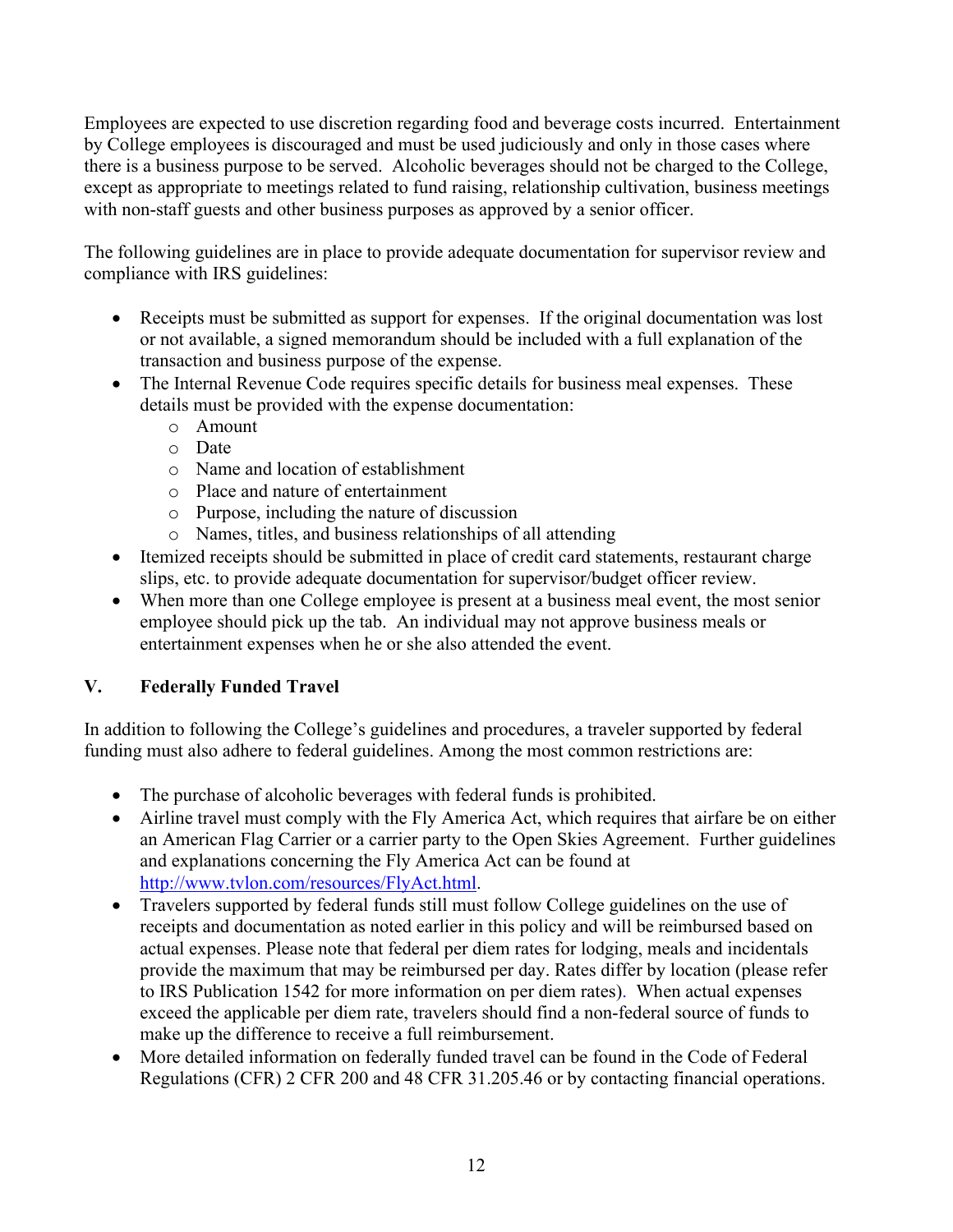Employees whose travel is funded by a sponsored grant or contract must check in advance of the trip with the Sponsored Project Group to ensure that all College and/or granting agency procedures and restrictions are followed. Sponsors may impose procedures that are more restrictive than those of the College. This includes internal funding such as travel supported by R&D and the Dean's Faculty Conference Fund (formerly known as the 1% fund). For more information on R&D requirements, please refer to [http://www.dickinson.edu/homepage/91/research\\_and\\_development\\_committee.](http://www.dickinson.edu/homepage/91/research_and_development_committee)

## **VI. Miscellaneous Expenses**

The following are examples of other expenses that may be incurred in the normal course of business travel:

- Tips are reimbursable for normal services associated with business travel such as food, services, housekeepers, etc. (except when funded by federal agencies). Tips must be reasonable according to local custom and any unusual amounts must be explained.
- Subscriptions and memberships in professional and other organizations must relate to College business and be approved in advance.
- Travel for prospective employees and their families must be authorized by the hiring department to be reimbursed. Reimbursements for authorized travel expenses such as airfare, hotel and meals incurred during the recruitment process are not taxable to the prospective employee. Prospective employees are not covered by College insurance. Once an offer of employment has been accepted, relocation expenses incurred by the prospective employee and family and paid by the College are considered taxable.
- Reimbursable international expenses include expenditures incurred for travel, personal meals, business meals and entertainment, lodging, passport fees, airport taxes, exchange rate fees, and other items necessary for the conduct of College business. Expense reports must be submitted in US dollars with an explanation and translation of the foreign receipts and their conversions. Travelers must use the currency rates that were in effect when travel took place.

## **VII. Expenses Not Reimbursable by the College**

The following is presented only as a guide and is not intended to be a complete list of expenses which are not reimbursable by the College:

- Travel insurance in addition to the amount provided through the College (unless approved by an external sponsor).
- Travel or incremental costs associated with personal use.
- Personal upgrades for air travel, hotel, or car rental.
- Traffic fines, court costs, parking violations, and personal auto maintenance and repairs.
- Transportation from home to office to home (commuting).
- Unused travel reservations not properly cancelled.
- Alcoholic beverages, except as appropriate to meetings related to fund raising, relationship cultivation, business meetings with non-staff guests and other business purposes as approved by a senior officer.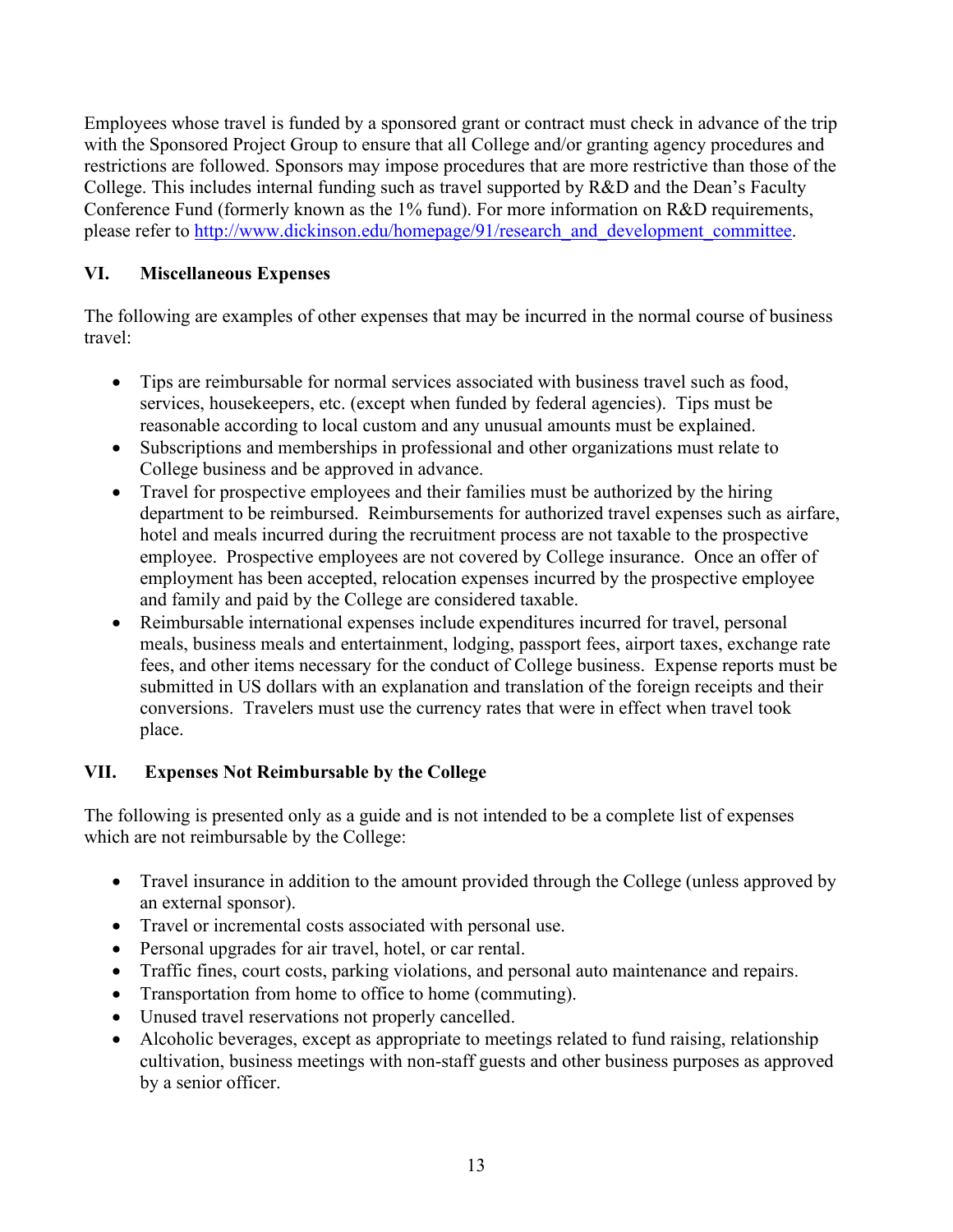- Annual premiums for personal property insurance, or annual fees for personal credit cards including liability insurance for lost cards.
- Theft, loss, or damage to non-business-related personal property not covered by one of the College's insurance policies.
- Personal entertainment expenses while traveling, such as movies, reading materials, etc.
- Membership dues, airline club dues and country club dues, unless authorized by an appropriate authority.
- Baby-sitter fees, kennel costs, pet, or house-sitting fees.
- Doctor bills, prescriptions, and other medical services.
- Monthly internet line charges from an employee's personal residence will not be reimbursed unless appropriate business purpose is documented and approved by a senior officer.
- Spouse or other companion travel expenses, when the spouse or other companion's presence is not required by the College for business purposes.
- Cellular or airphone usage (except when documented with appropriate business purpose).
- Personal credit card delinquency fees or finance charges.
- Saunas, massages, or other personal services.
- Sales taxes paid when exemptions are available. Exemptions are typically available on retail purchases and in the consumption, rental or use of tangible personal property when traveling on College-related business in certain states. Further information on exemptions can be found on the financial operations web site at [https://www.dickinson.edu/homepage/1110/purchasing\\_services.](https://www.dickinson.edu/homepage/1110/purchasing_services)

## **VIII. Travel Advances**

In many states, vendors will only honor the tax-exempt status of the College when College funds are used to pay for travel expenses (e.g. direct invoice, use of purchasing card). Travel advances should only be used when cash is required and the use of a College purchasing card is not feasible. Loaner purchasing cards are available in financial operations for infrequent use. A travel advance will not be issued for lodging, conference fees, or other substantial costs which can be prepaid, prearranged, or invoiced.

Travel advances given to directors of short-term (up to six weeks) domestic and study-abroad programs constitute an exception to the travel advance policy. Accounting for these advances, including any foreign currency wired in advance to the program site, is part of the program director's final budget report submitted to the office of global education and reviewed by financial operations at the conclusion of the program. For further information regarding travel as part of a short-term program, consult the office of global education. Additional information is also included in the office of global education's *Policies and Procedures Manual for Overseas Directors*.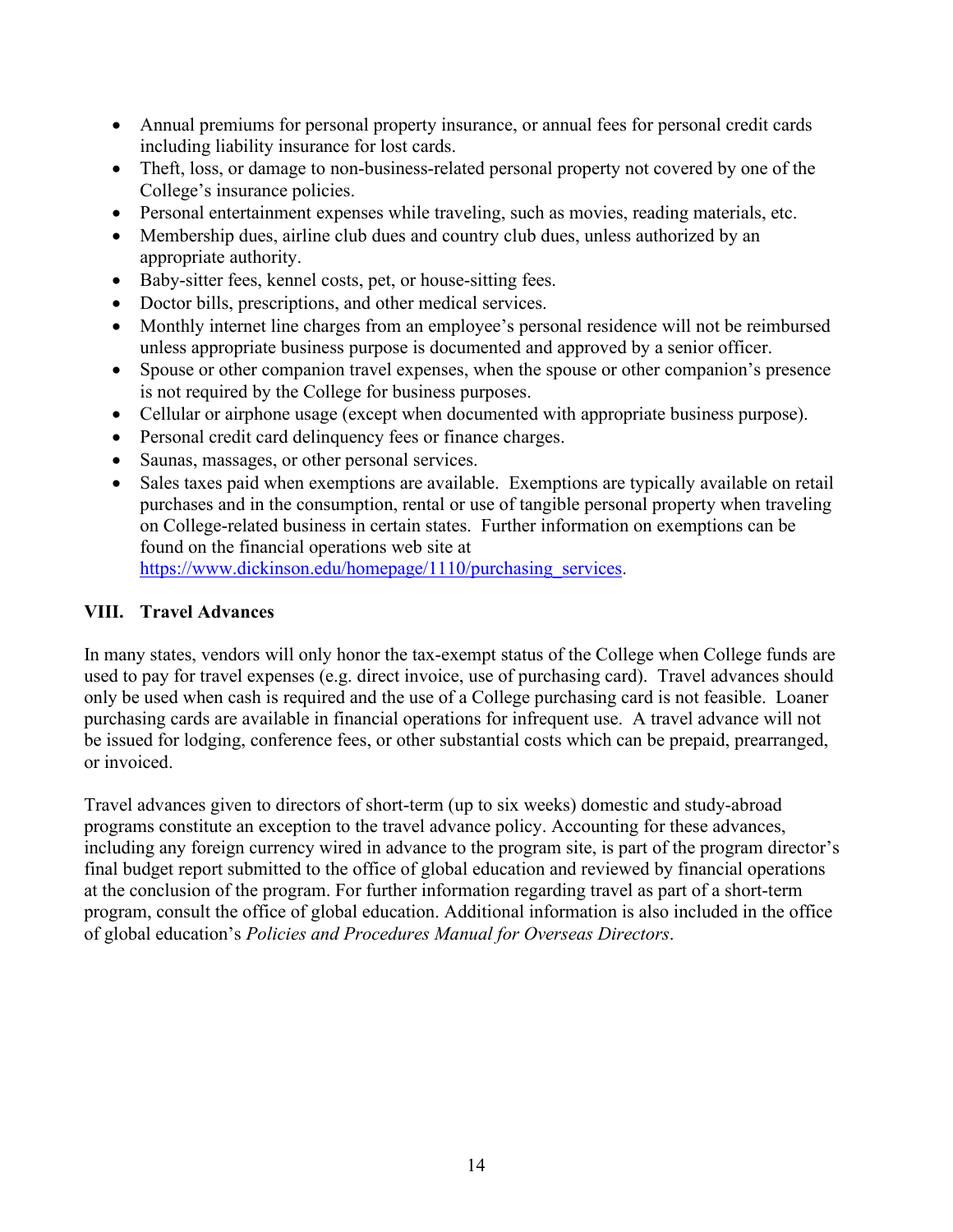### *Completing the Request for Travel Advance*

Authorization of a travel advance should be documented on the *[Payment Voucher](http://www.dickinson.edu/downloads/file/1005/accounts_payable_payment_voucher)* in accordance with the approval process noted under *Travel and Expense Reimbursement Form* below. The request should be submitted at least seven (7), but no more than twenty-one (21), days prior to the departure date.

Travelers may request an advance up to \$100 for domestic travel and up to \$300 for international travel. Last-minute requests and requests over the stated thresholds are subject to approval and availability of College funds.

## *Responsibility of Traveler after the Trip*

After travel is complete, an approved *[Travel and Expense Reimbursement Form](https://www.dickinson.edu/homepage/1285/travel_services)* must be submitted to financial operations, along with all itemized receipts and unused funds.

A travel advance will be held as a receivable from the traveler until supporting documentation has been received. A travel advance must be settled promptly (generally within fifteen working days after completion of the trip), and before other advances or reimbursements are requested.

Failure to account for a travel advance within sixty days may result in:

- The suspension of travel advance privileges.
- Taxable income reported by the College.

## **IX. Travel and Expense Reimbursement Form**

A properly completed and approved *[Travel and Expense Reimbursement Form](https://www.dickinson.edu/homepage/1285/travel_services)* is required for requesting reimbursements or reconciling advances related to College travel and business expenses.

The purpose of the expense reimbursement form is to provide a means for faculty and staff to seek reimbursement from the College for travel and business expenses, and to give supervisors/budget officers and senior staff the opportunity to fully review these expenditures. In addition, the format of the expense report is intended to provide evidence of compliance with IRS reporting requirements.

#### *Support for Expenses*

Receipts must be submitted as support for expenses. Invoices, credit card statements, or records of charge slips accompanying the monthly billing statement should not be used in place of an itemized receipt unless the original document was lost and a signed memorandum is attached to the expense report giving a full explanation of the circumstances.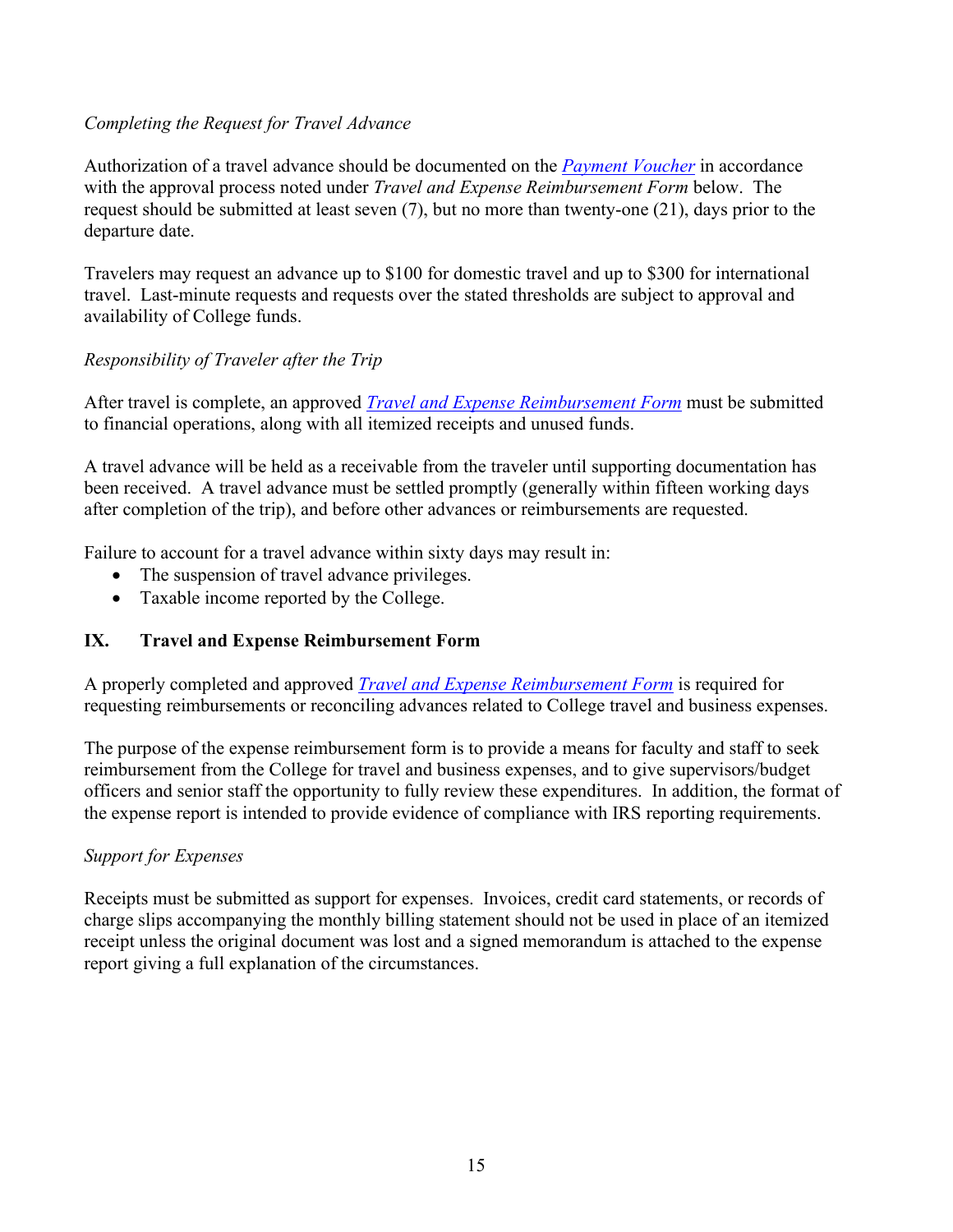A receipt is defined as a written acknowledgement that a specified remittance, article, or delivery has been made. At a minimum, the name of the payee and guest(s), date and amount should appear on the receipt. Itemized receipts should be submitted in place of summarized receipts, to allow for adequate supervisor/budget officer review. If a receipt includes non-allowable items, such as a meal for an accompanying spouse, the traveler must indicate which items are allowable and note the reimbursable total on the receipt.

Any unusual items or special circumstances causing a policy deviation must be fully explained on an attached signed and approved memorandum.

The expense reimbursement form must be signed by the traveler and submitted to the supervisor/budget officer with a copy of the properly approved travel advance *[Payment Voucher](http://www.dickinson.edu/downloads/file/1005/accounts_payable_payment_voucher)*, if applicable.

## *Frequency of Submission*

An approved expense reimbursement form must be submitted with all appropriate documentation within fifteen working days after the later of the completion of the trip or the date expenses were incurred. Expense reimbursement forms submitted more than sixty days after expenses are incurred may not be processed.

### *Signatures*

All expense reports require the original signature of the employee, department head and senior officer of the division. Expense reports of senior officers are approved by either the president or another senior officer.

## *Processing the Expense Report*

Properly completed and approved expense reports should be forwarded to the cashier's office if they include the return of unused funds. Direct deposit is available for all employee reimbursements.

## **X. Purchasing Card**

The College provides purchasing cards to employees who travel frequently and/or purchase goods on a regular basis. A purchasing card is issued based on the approval of a departmental budget officer or senior officer. Further detail on policies and procedures relating to purchasing cards can be found at [https://www.dickinson.edu/homepage/1110/purchasing\\_services.](https://www.dickinson.edu/homepage/1110/purchasing_services)

The College encourages the use of purchasing cards when possible, in place of travel advances. In addition to the decreased administrative burden associated with accounting for travel advances, employees using purchasing cards receive added protection and benefits, including travel assistance. Travel-related purchasing card charges will be accounted for in the Wells Fargo *Commercial Card Expense Reporting* system rather than the *[Travel and Expense Reimbursement Form](https://www.dickinson.edu/homepage/1285/travel_services)*.